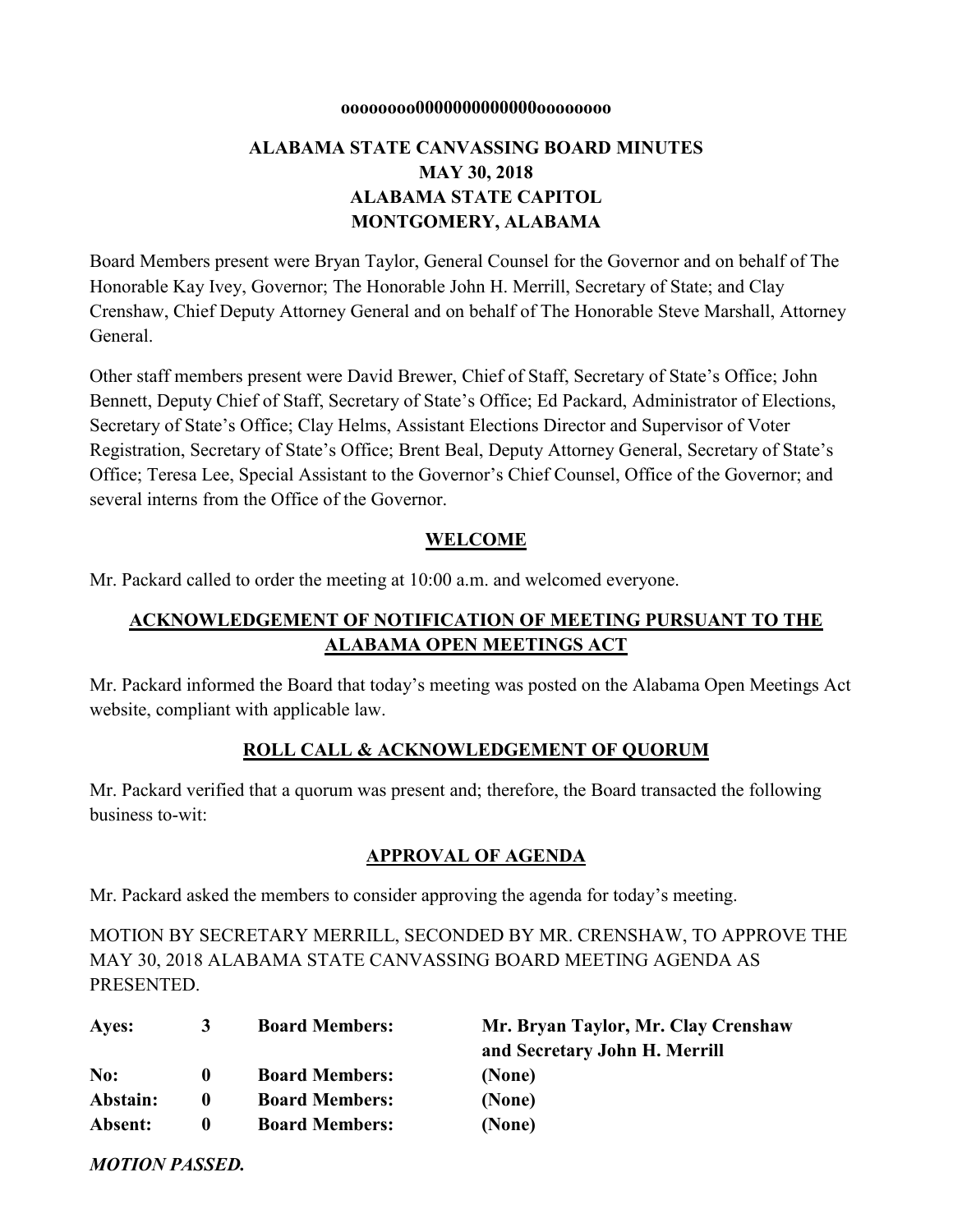# **CERTIFICATION OF RESULTS FROM THE SPECIAL GENERAL ELECTION HELD MAY 15, 2018 FOR MEMBER OF THE ALABAMA SENATE, DISTRICT 26**

Mr. Packard presented the certification of results from the Special General Election held on May 15, 2018 for member of the Alabama Senate, District 26.

MOTION BY MR. TAYLOR, SECONDED BY MR. CRENSHAW, TO CERTIFY THE RESULTS FROM THE SPECIAL GENERAL ELECTION HELD MAY 15, 2018 FOR MEMBER OF THE ALABAMA SENATE, DISTRICT 26.

| Ayes:    | 3            | <b>Board Members:</b> | Mr. Bryan Taylor, Mr. Clay Crenshaw |
|----------|--------------|-----------------------|-------------------------------------|
|          |              |                       | and Secretary John H. Merrill       |
| No:      | O            | <b>Board Members:</b> | (None)                              |
| Abstain: | $\mathbf{0}$ | <b>Board Members:</b> | (None)                              |
| Absent:  | 0            | <b>Board Members:</b> | (None)                              |

# *MOTION PASSED.*

Thereafter, all members of the Board executed, by their signatures respectively, the Certification of Results for the Special Election held on May 15, 2018 instrument. Once the instrument was fully executed, by all three Board members, it became effective. Mr. Packard declared 10:02 a.m. as the official time the instrument was fully executed.

# **CERTIFICATION OF RESULTS FROM THE SPECIAL GENERAL ELECTION HELD MAY 15, 2018 FOR MEMBER OF THE ALABAMA HOUSE OF REPRESENTATIVES, DISTRICT 4**

Mr. Packard presented the certification of results from the Special General Election held on May 15, 2018 for member of the Alabama House of Representatives, District 4.

MOTION BY MR. TAYLOR, SECONDED BY MR. CRENSHAW, TO CERTIFY THE RESULTS FROM THE SPECIAL GENERAL ELECTION HELD MAY 15, 2018 FOR MEMBER OF THE ALABAMA HOUSE OF REPRESENTATIVES, DISTRICT 4.

| Ayes:    | 3            | <b>Board Members:</b> | Mr. Bryan Taylor, Mr. Clay Crenshaw<br>and Secretary John H. Merrill |
|----------|--------------|-----------------------|----------------------------------------------------------------------|
| No:      | $\mathbf{0}$ | <b>Board Members:</b> | (None)                                                               |
| Abstain: | $\bf{0}$     | <b>Board Members:</b> | (None)                                                               |
| Absent:  | $\mathbf{0}$ | <b>Board Members:</b> | (None)                                                               |

### *MOTION PASSED.*

Thereafter, all members of the Board executed, by their signatures respectively, the Certification of Results for the Special Election held on May 15, 2018 instrument. Once the instrument was fully executed, by all three Board members, it became effective. Mr. Packard declared 10:03 a.m. as the official time the instrument was fully executed.